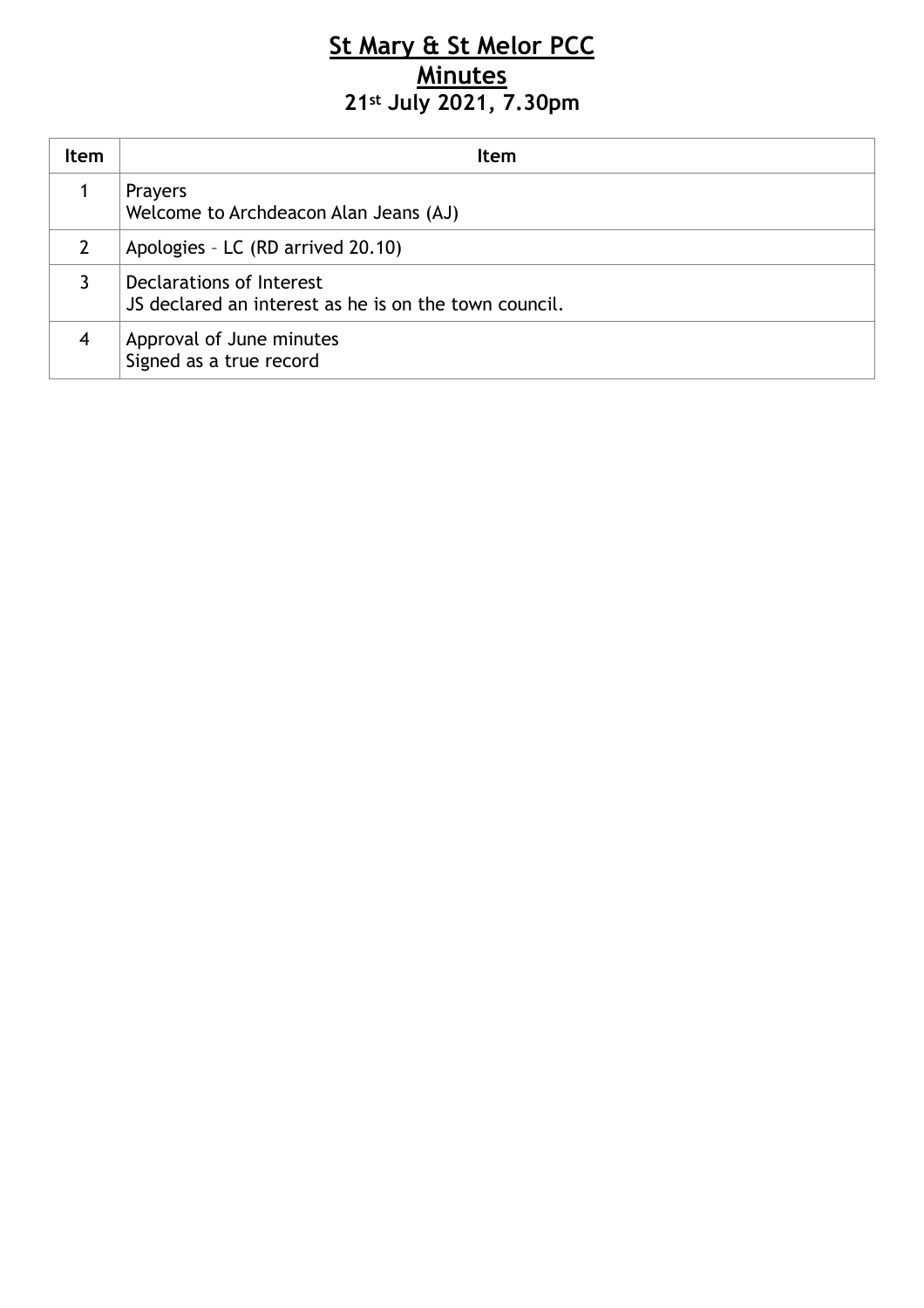| 5 | <b>Fabric and Fundraising</b><br>Detailed letter from architect - met with DA, and then with DA and AJ<br>Discussed that big projects hold a much better chance of securing big grants (e.g.<br>lottery)<br>Need to move towards architect's drawings so we can go out to stakeholders and ask<br>their opinions.<br>We need to agree as a body that we can commission Emma Mullen to do the work. All<br>agreed.<br>Talked about possible reorganisation of the church and the addition of amenities<br>including Main entrance - Kitchenette in North Transcept. Outside - glassed area similar<br>to Cathedral.<br>Talked about consultation with public.<br>Joined by AJ who suggested that we could go through the north wall to get through to<br>the outside.<br>We can build upon the history of the building as a monastic abbey. Drawing on the<br>history - use a cloister as a motif for the design.<br>AJ - start at the finish' look at English Heritage Lottery grants to find out other similar<br>projects and go and have a look. Not looking to build an addition to the church that<br>looks like the building now. Light weight structure - lets light in.<br>If we put facilities outside we will not be squeezing the inside of the church.<br>Major source of funding should come from outside of Amesbury, ie grants.<br>Consultation is everything - AJ has sent a consultation process examples to PCC.<br>Consultation process invites criticism, we will take it on the chin, hold the line and we<br>listen and learn.<br>The consultation does not offer a final plan, it listens seriously. Inviting to comment on<br>this new vision.<br>Invite societies early - these are statutory - they will offer comments and then we<br>respond.<br>Public document of who said what and our responses. Open transparency.<br>Draw together the important themes of historical Benedictine tradition - hospitality,<br>shelter.<br>JS reported what the council think. WCC has declined to list the hall as a community<br>asset. The town council is seeking to appeal against the decision.<br>AJ happy to work with us on consultation document. Go for big money. It will be a long,<br>bumpy process that will build bridges. We need to stick to our original principles that<br>led to us making the decision to sell the hall.<br>We will need faculty and if building outside, listed building and town planning consent.<br>Ask Emma to get started. |
|---|-----------------------------------------------------------------------------------------------------------------------------------------------------------------------------------------------------------------------------------------------------------------------------------------------------------------------------------------------------------------------------------------------------------------------------------------------------------------------------------------------------------------------------------------------------------------------------------------------------------------------------------------------------------------------------------------------------------------------------------------------------------------------------------------------------------------------------------------------------------------------------------------------------------------------------------------------------------------------------------------------------------------------------------------------------------------------------------------------------------------------------------------------------------------------------------------------------------------------------------------------------------------------------------------------------------------------------------------------------------------------------------------------------------------------------------------------------------------------------------------------------------------------------------------------------------------------------------------------------------------------------------------------------------------------------------------------------------------------------------------------------------------------------------------------------------------------------------------------------------------------------------------------------------------------------------------------------------------------------------------------------------------------------------------------------------------------------------------------------------------------------------------------------------------------------------------------------------------------------------------------------------------------------------------------------------------------------------------------------------------------------------------------------------------------------------------------------------------------------------------|
|   | Start to think about consultation process. Need a timetable. Need to make a list of<br>potential stakeholders / consultees.                                                                                                                                                                                                                                                                                                                                                                                                                                                                                                                                                                                                                                                                                                                                                                                                                                                                                                                                                                                                                                                                                                                                                                                                                                                                                                                                                                                                                                                                                                                                                                                                                                                                                                                                                                                                                                                                                                                                                                                                                                                                                                                                                                                                                                                                                                                                                             |
| 5 | Action updates from minutes<br>Contact board of finance re Share<br>Thank you in pew sheet for money being paid.<br>Website link - ongoing<br>Charity commission - check that correct accounts are on the site<br>Annual accounts to deanery synod.<br>Emma - gully email, full quote for north slope of chancel roof (moss and tiles)<br>Bawden - ask them to do the one-off job.<br>Need keys to the old boiler shed<br>Hall - certificates for gas and electrical safety are in hand.                                                                                                                                                                                                                                                                                                                                                                                                                                                                                                                                                                                                                                                                                                                                                                                                                                                                                                                                                                                                                                                                                                                                                                                                                                                                                                                                                                                                                                                                                                                                                                                                                                                                                                                                                                                                                                                                                                                                                                                                |
| 6 | Safeguarding<br>Nothing to report<br>Cameron has asked permission to play organ. RD will seek advice from diocese.                                                                                                                                                                                                                                                                                                                                                                                                                                                                                                                                                                                                                                                                                                                                                                                                                                                                                                                                                                                                                                                                                                                                                                                                                                                                                                                                                                                                                                                                                                                                                                                                                                                                                                                                                                                                                                                                                                                                                                                                                                                                                                                                                                                                                                                                                                                                                                      |